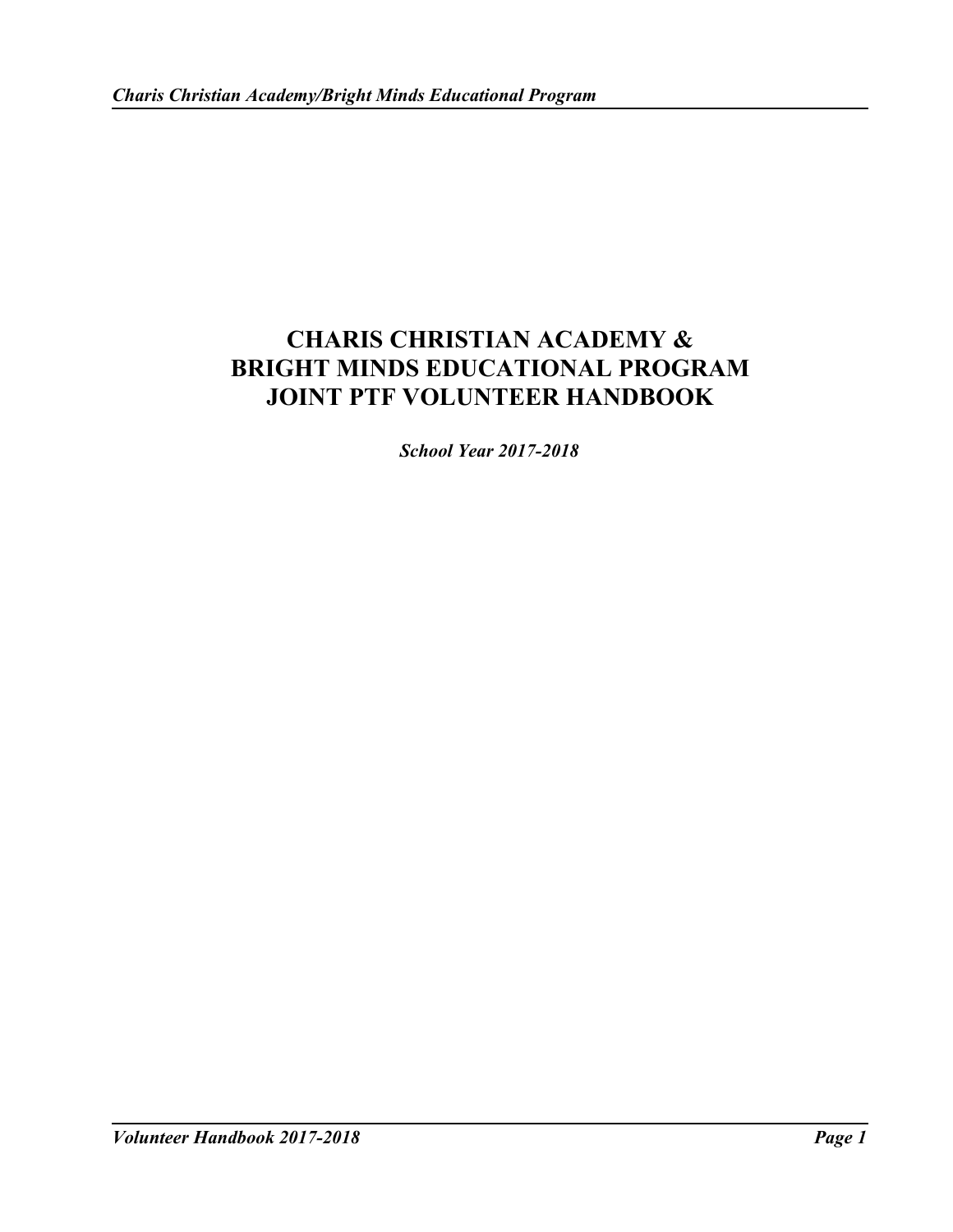#### **FORWARD**

We are honored to have you as a part of the Charis Christian Academy and the Bright Minds Education Program Joint PTF Volunteer Team! Thank you for your interest and commitment in serving our community in this ministry of education. The Lord has placed you here for the special purpose of impacting lives for eternity!

Please familiarize yourself with this Volunteer Handbook. The overall objective of the manuals is to promote unity and consistency as we operate as a team, which will assist in maintaining an educational environment that is safe, pleasant, and effective.

Thank you for making a difference in the life of a child; and thank you for supporting your school!

# "When you welcome a child in My name, you welcome Me."

~Jesus (Matthew 18:5)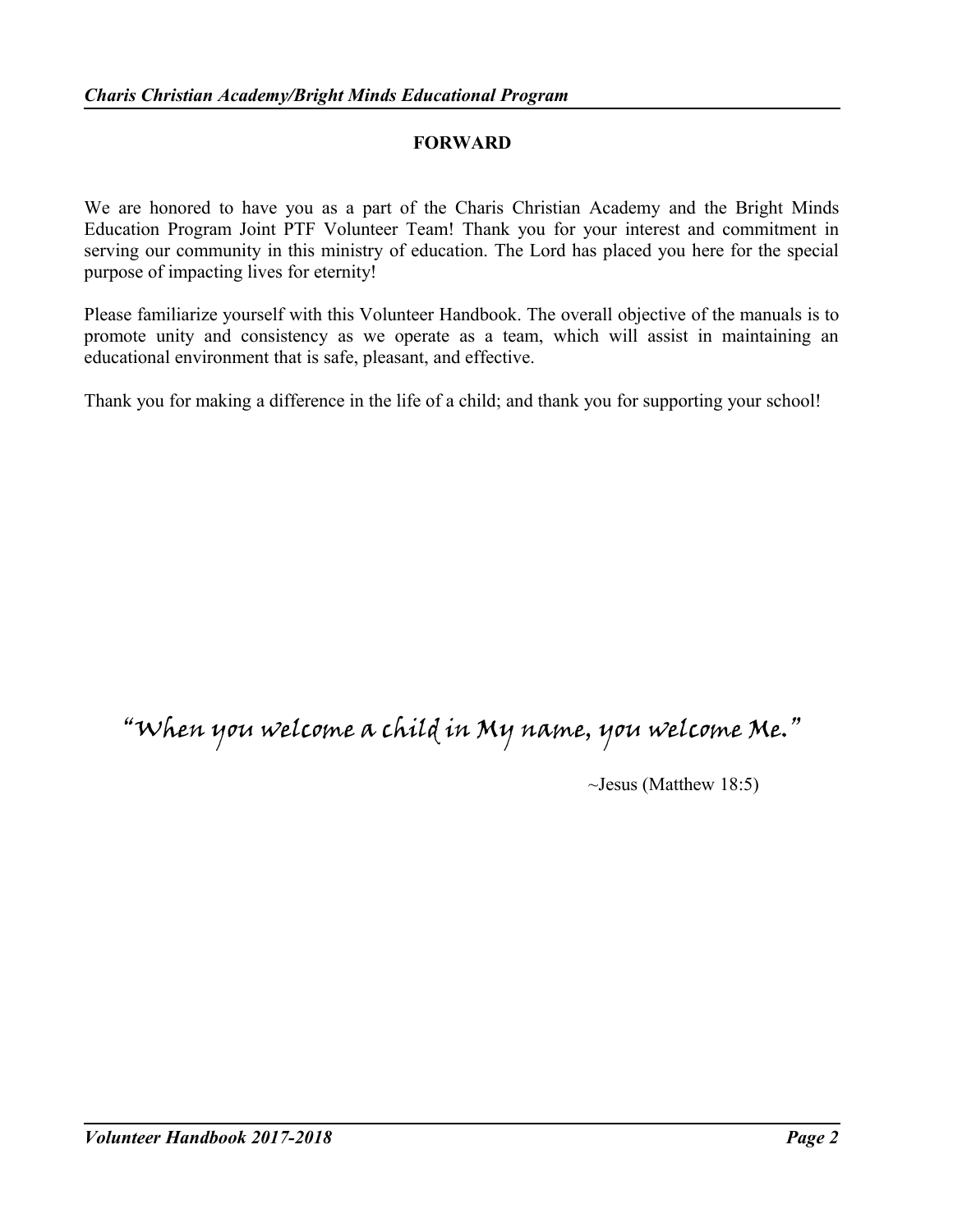| <b>TABLE OF CONTENTS</b>                         | <b>PAGE</b> |
|--------------------------------------------------|-------------|
| Mission, Vision, Philosophy, Core Values         | 4           |
| <b>Statement of Faith</b>                        | 5           |
| Doctrinal Differences Policy                     | 6           |
| <b>Volunteer Responsibilities</b>                | 7           |
| <b>Student Interaction Policy and Procedures</b> | 8           |
| When Inappropriate Behavior Occurs               | 10          |
| What You Should Do If                            | 11          |
| Cellphone Use Policy                             | 11          |
| Comprehensive Grievance Policy                   | 12          |
| Working Effectively With Faculty/Staff           | 12          |
| General Rules and Policies for Playground        | 13          |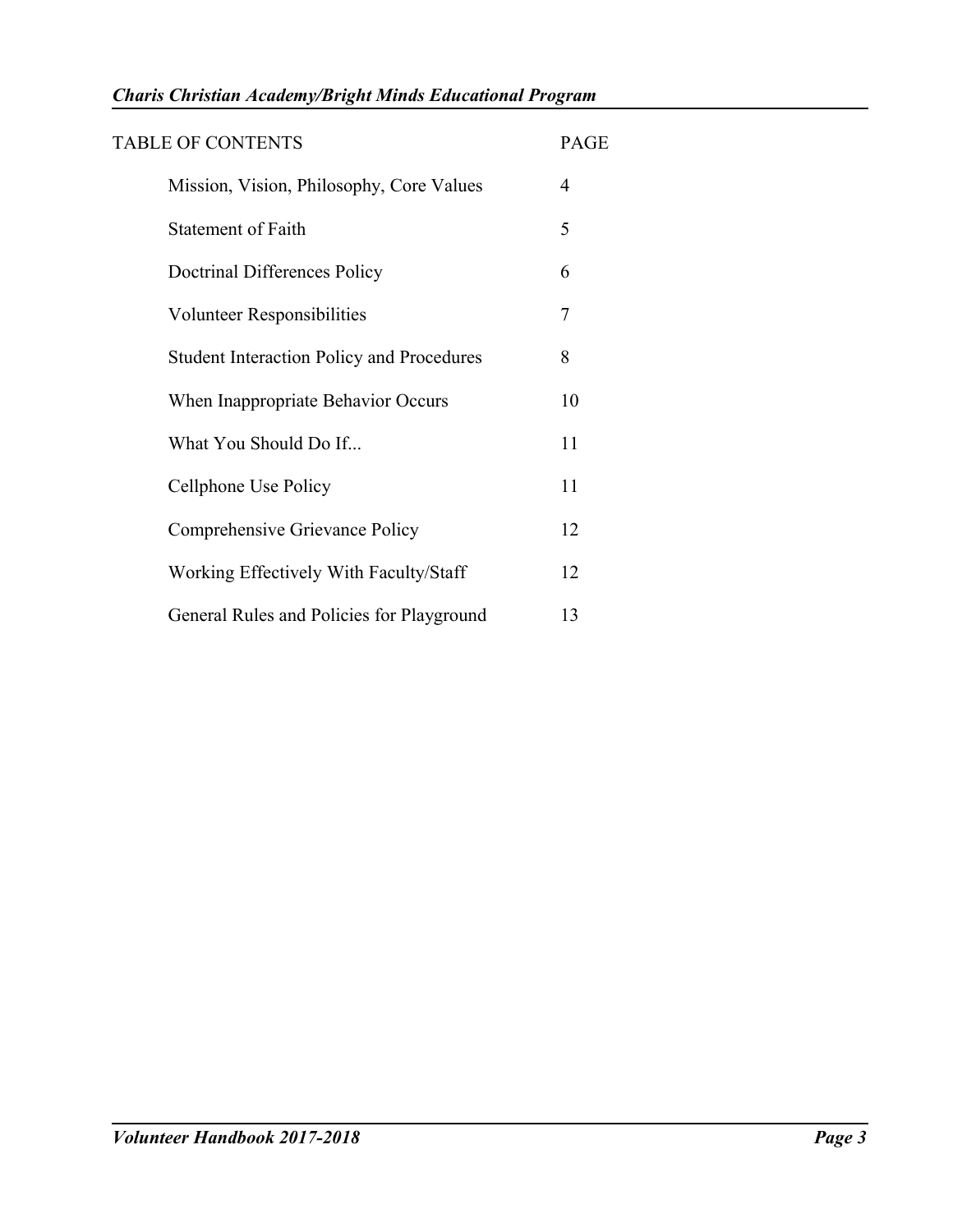# **OUR MISSION**

We exist to partner with parents and their church to educate, equip, and empower its students to pursue and fulfill their God-given destiny and purpose in Christ.

# **OUR VISION**

We seek to affect the Kingdom of God, by the power of Holy Spirit, through students who know God's transforming love, who understand their identity in Christ, and are effective in their family, church, work, and world for the glory of God.

## **OUR PHILOSOPHY**

Parents are a child's greatest teacher. Our school supplements the work of the family by providing its students a biblical foundation and world view through traditional education that is Christ-centered so that they may know the truth, reason in truth, and be persuasive for the truth.

## **OUR CORE VALUES**

- The Preeminence of Christ: to glorify and praise Christ as having first place in all things (Colossians 1:12-27).
- The Life of Christ: to instill the truth of scripture; to walk in faith, hope, and love (1) Corinthians 13); to live and teach grace.
- The Wisdom of Christ: to grow up healthy and strong; to be filled with the wisdom of God (Luke 2:52); to make a difference in this world (Jude 1:22).
- The Integrity of Christ: to live a life that proves to the world that we are God's children (Ephesians 4:1); to obey the ordinances of man for the Lord's sake (1 Peter 2:13-15); to find favor and a good name in the sight of all people (Acts 2:47).
- The Unity In Christ: to be of one mind toward one another in Jesus Christ; to have one mouth in glorifying God; to receive one another as we have been received in Christ to the glory of God (Romans 15:5-7); to be kind, tenderhearted, and forgiving toward one another as God for Christ's sake has forgiven us (Ephesians 4:32).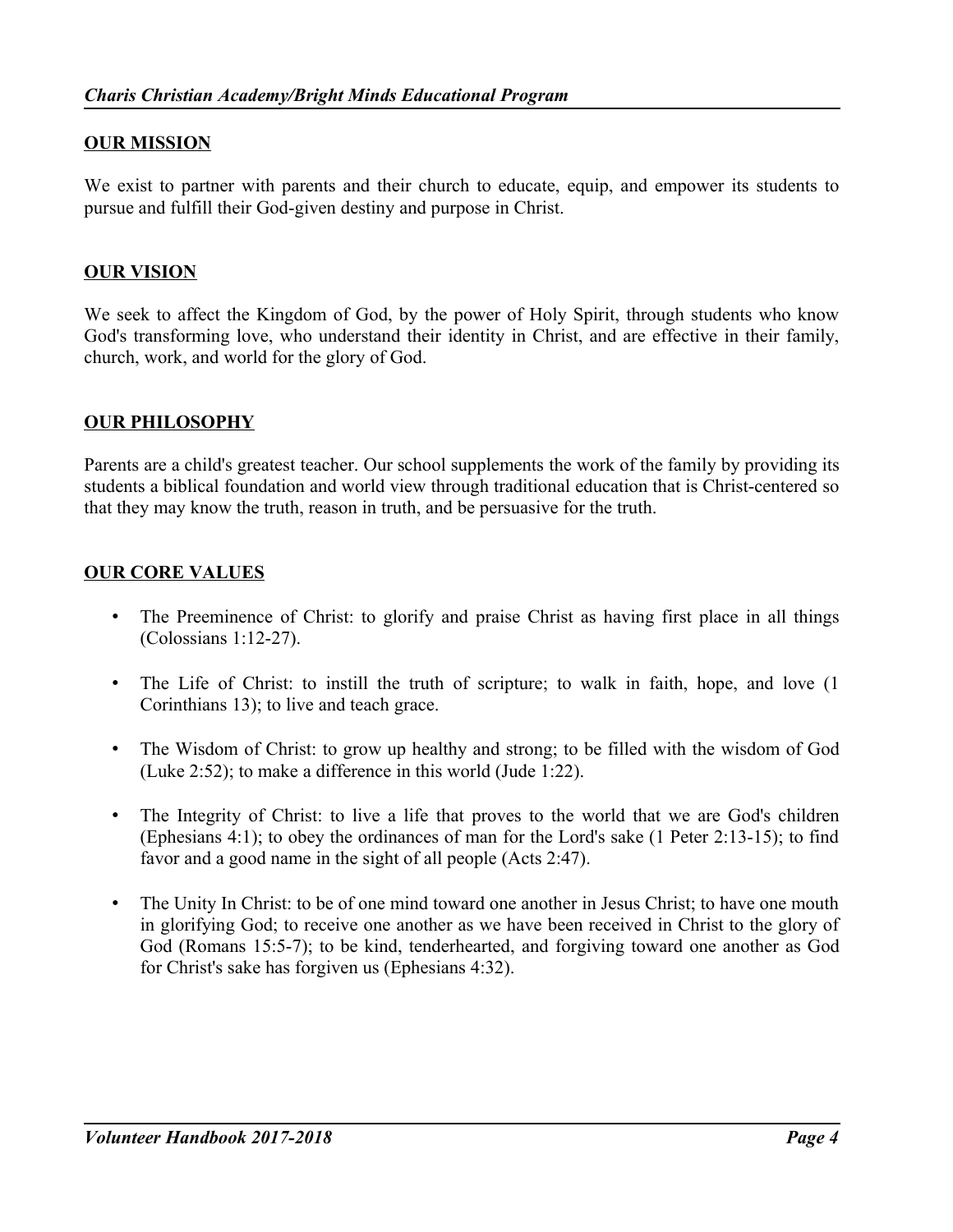# **STATEMENT OF FAITH**

We believe the Bible is the written word of God and revelation of God's truth, inspired by Holy Spirit, without error in the original manuscripts, and authoritative in all matters of faith and practice.

We believe there is one triune God, eternally existing in three Persons - Father, Son, and Holy Spirit - each co-eternal in being, co-identical in nature, co-equal in power and glory, and having the same attributes and perfections (Matthew 16:15-17, 28:19; John 14:10, 26; 2 Corinthians 13:14).

We believe the Lord Jesus Christ, the eternal Son of God, became man, without ceasing to be God, having been conceived by Holy Spirit and born of the virgin Mary, in order that He might reveal God and redeem sinful men (Isaiah 7:14, 9:6-7; Matthew 1:22-23; Luke 1:35; John 1:1-18; II Corinthians 5:8-21; Galatians 4:4-7; Philippians 2:5-11). We believe the Lord Jesus Christ accomplished our redemption through His death on the cross as a representative, vicarious, substitutionary sacrifice; and, that our justification is made sure by His literal, physical resurrection from the dead (Acts 2:22-36; Romans 3:12-26; Ephesians 1:7; I Peter 1:3-5, 2:24). We believe the Lord Jesus Christ ascended to Heaven and is now exalted at the right hand of God where, as our High Priest, He fulfills the ministry of Representative, Intercessor, and Advocate (Acts 1:9-11; Romans 8:33-34; Hebrews 9:24, 7:25; I John 2:1-2).

We believe that Holy Spirit convicts the world of sin, of righteousness, and of judgment; and, that He is the Supernatural Agent in regeneration, baptizing all believers into the body of Christ, indwelling and sealing them unto the day of redemption (John 16:7-11; Romans 8:9- 11; I Corinthians 12:12-13; II Corinthians 3:6; Ephesians 1:13-14).

We believe that man was created in the image and likeness of God; but that in Adam's sin the human race fell, inherited a sinful nature, became alienated from God. Man is a sinner and continues to sin by choice and unable to save himself or remedy his lost condition (Genesis 1:26-27; Genesis 3; Romans 1:18-21, 3:23, 5:12, 6:23; Ephesians 2:1-3, 4:17-19).

We believe the Scriptures teach that salvation – everything provided through the finished work of Jesus Christ – has been freely given and made available to all mankind but must be received by a change of mind toward God and a personal faith in the person and work of the Lord Jesus Christ (Acts 2:38; John 1:12; Ephesians 1:7; 2:8-9; I Peter 1:18-19).

We believe in the Genesis account of creation, and that it is to be accepted literally, and not allegorically or figuratively; that man was created directly in God's own image and after His own likeness. (Genesis 1-2; Exodus 20:11; Jeremiah 10:12; Nehemiah 9:6; John 1:3; Acts 4:24, 17:24-26; Romans 1:20; Colossians 1:16-17; Revelation 10:6).

We believe that marriage was ordained by God at creation as the sacred union of one man and one woman. All sexual relations must therefore be reserved for that union. Marriage is a representation of Christ's relationship to His church (Genesis 1:26-28, 2:24, 5:1-2; Matthew 19:1-10; Romans 1:18- 32; 7:2-3; I Corinthians 5; 6:9-11; 7:10-16; Ephesians 5:1- 8, 22-33; I Thessalonians 4:1-8).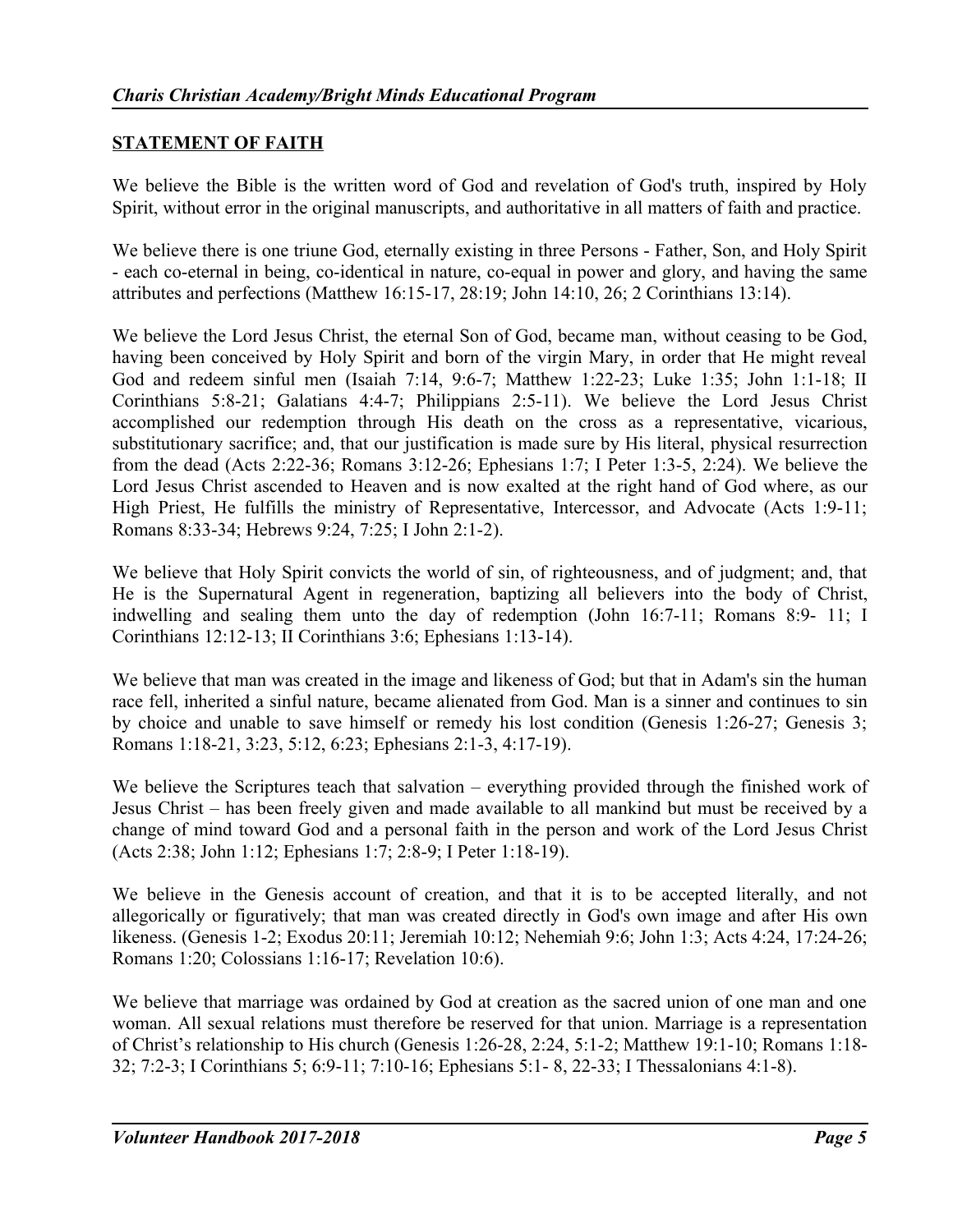#### **DOCTRINAL DIFFERENCES POLICY**

As an Interchurch ministry that is broadly evangelical, our school contains within its walls a spectrum of doctrinal views and ecclesiastical practices that correspond to the diversity of the Body of Christ. In matters of faith, the school seeks to unify its students and staff around the person and work of Jesus Christ while maintaining a harmonious balance in its representation of non-essential differences in the classroom, and it does so by adopting the following policy:

- All members of the Board of Directors and all school employees shall annually subscribe to the school's Statement of Faith.
- All instruction, student interaction, and internal curricula shall operate within the theological boundary of the Statement of Faith.
- Doctrinal differences represented by school families may generate conversations in the classroom or among students. It may be appropriate, especially in the upper grades, to discuss what those differences are; however, any instruction given by faculty, as to the origins or implications of the doctrinal differences in question, shall be done without maintaining or implying that any one denominational view represents a preferred position.
- Furthermore, the school recognizes that, beyond doctrinal differences, the families of the local faith community engage in a broad variety of specific ecclesiastical practices that stem from the distinctive subcultures of individual churches. The school and its employees shall not offer opinions on the propriety of these practices, particularly where those opinions have the potential to divide and not unify the Body of Christ. On occasion, it may be appropriate to link a particular practice to a specific doctrinal point; however, that representation ought never to become an expression of preference or a critique of one practice relative to another.
- The overarching principles for any sensitive discussion are love, respect, and understanding. Great care shall be taken by school staff to keep such discussions from becoming disputatious or contentious.

In all, we seek to minister to families and their churches by affirming and strengthening a student's faith in our essential and commonly-held Christian doctrines and to illuminate a student's understanding of doctrinal and ecclesiastical differences in a manner that promotes the unity of the Body of Christ.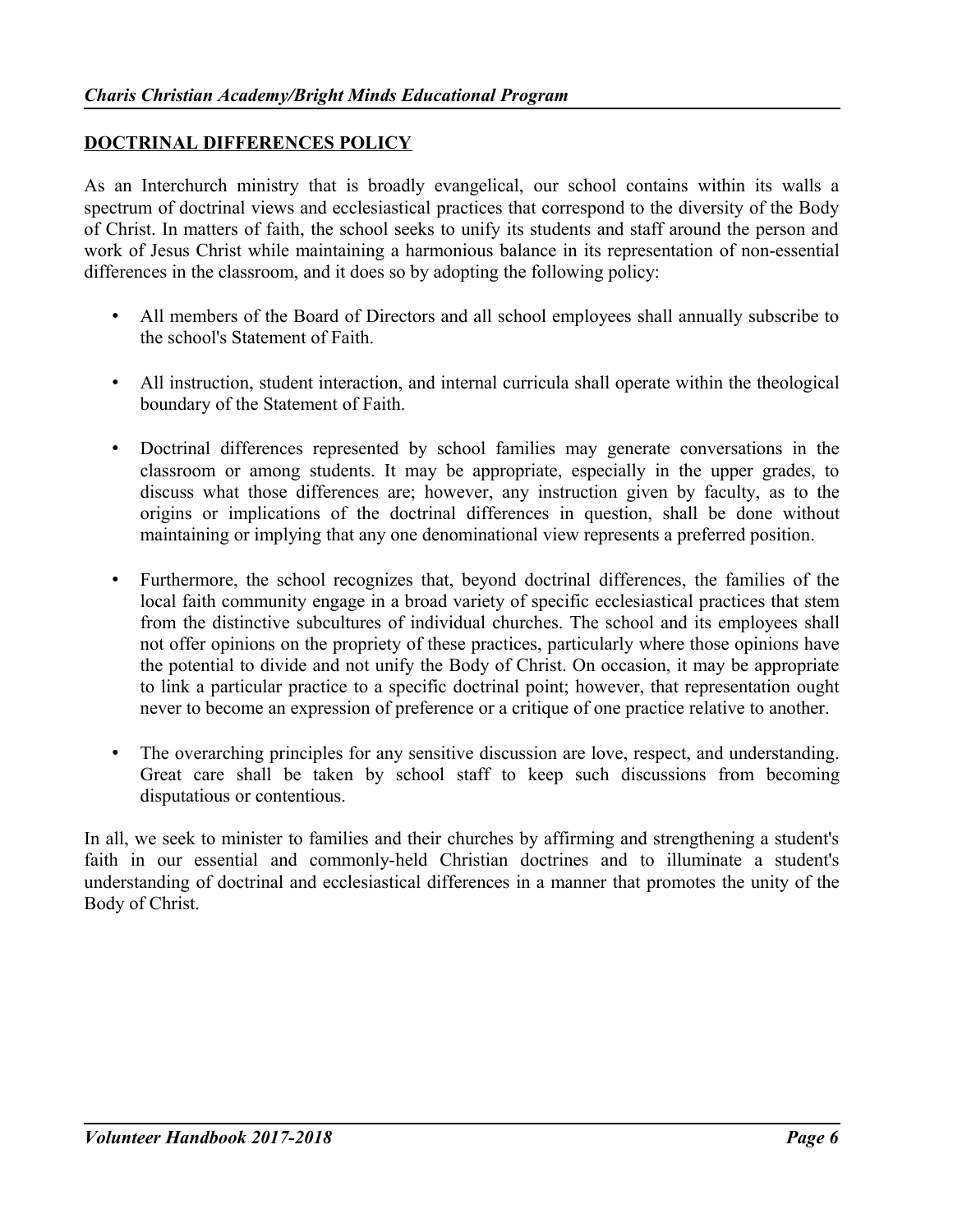# **VOLUNTEER RESPONSIBILITIES**

You should:

- Be punctual.
- Notify the school in the case of absence.
- Sign in and out on the time sheet provided in the school office.
- Wear your volunteer name tag while volunteering at the school.
- Be supportive and offer assistance under professional supervision and direction.
- Be willing to have brief conferences periodically with faculty/staff.
- Set a good example of appearance and behavior for students.
- Contact the Administrator if you are not satisfied with your placement or have any concerns.
- Accept faculty/staff members' decision not to utilize volunteers in their classroom.
- Remember that the faculty/staff have responsibility for content and technique of instruction and discipline procedures.

Accentuate the positive. Students who feel loved and accepted can learn to be successful in life. The following guidelines may be observed to help students feel loved and accepted:

- Learn the students' names.
- Let them know they are important; remind them that they are awesome because that is how God made them.
- Praise students for success.
- Always be sincere and honest.
- Listen carefully to what the students tell you; show a genuine interest in each student.
- Spend equal and quality time with all students unless otherwise directed.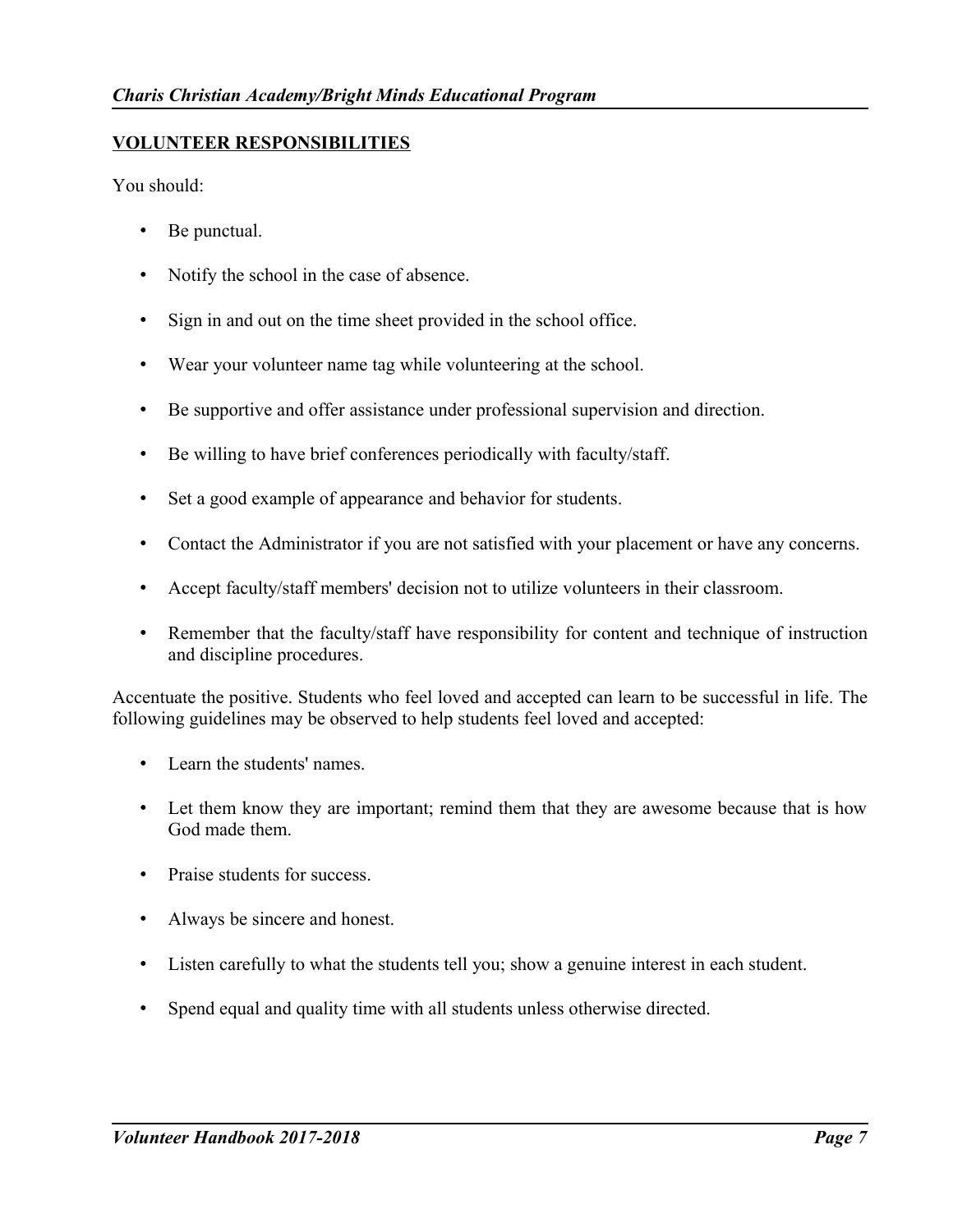## **STUDENT INTERACTION POLICIES AND PROCEDURES**

The safety and protection of our students is paramount. The following established policies and procedures are to be observed by the faculty/staff members to ensure the safety and security of the precious lives that have been entrusted to our care. These policies and procedures are designed to protect our students and our faculty/staff members. Please remain consistent with these policies and procedures – even when it comes to the students and families of whom you may be familiar.

General Policies:

- No volunteer is to ever be alone with a student. No exceptions.
- Respect a student's personal space; physical contact should be age and developmentally appropriate and is only appropriate when done publicly.
- Hugging can only be done if the child initiates the contact. Never allow full contact (body-tobody) hugs. Distance your body from the hug or give the child a side-to-side hug. Sometimes it may be best to initiate a high-five rather than invite a hug. Extended hugging, tickling, or prolonged physical contact of any kind is not appropriate.
- A light touch to a hand, arm, shoulder, or upper back when encouraging is acceptable.
- Do not pat them on the bottom or touch them in a way that would seem intimate, threatening or frightening. Under no circumstances should you treat a child roughly. Do not yell at them, intimidate them, threaten them, grab their arm firmly, shake them, sit them in a chair forcibly, or strike them.
- Lap sitting is only appropriate for children under three years old. If a child is insistent in sitting in your lap, move them to sit next to you.
- Never kiss a child or coax a child to kiss you.
- Never allow a child to touch you in a way that is inappropriate.
- Show respect at all times to a child and their family, and never come between a child and their parents.
- Safeguard the confidentiality of students and their families. Do not ask a student personal questions about themselves or their family. If a student shares personal information about themselves or their family, do not share it with others. Exception to this policy is if the disclosed information concerns the safety and well-being of a child (See "Child Abuse" section below).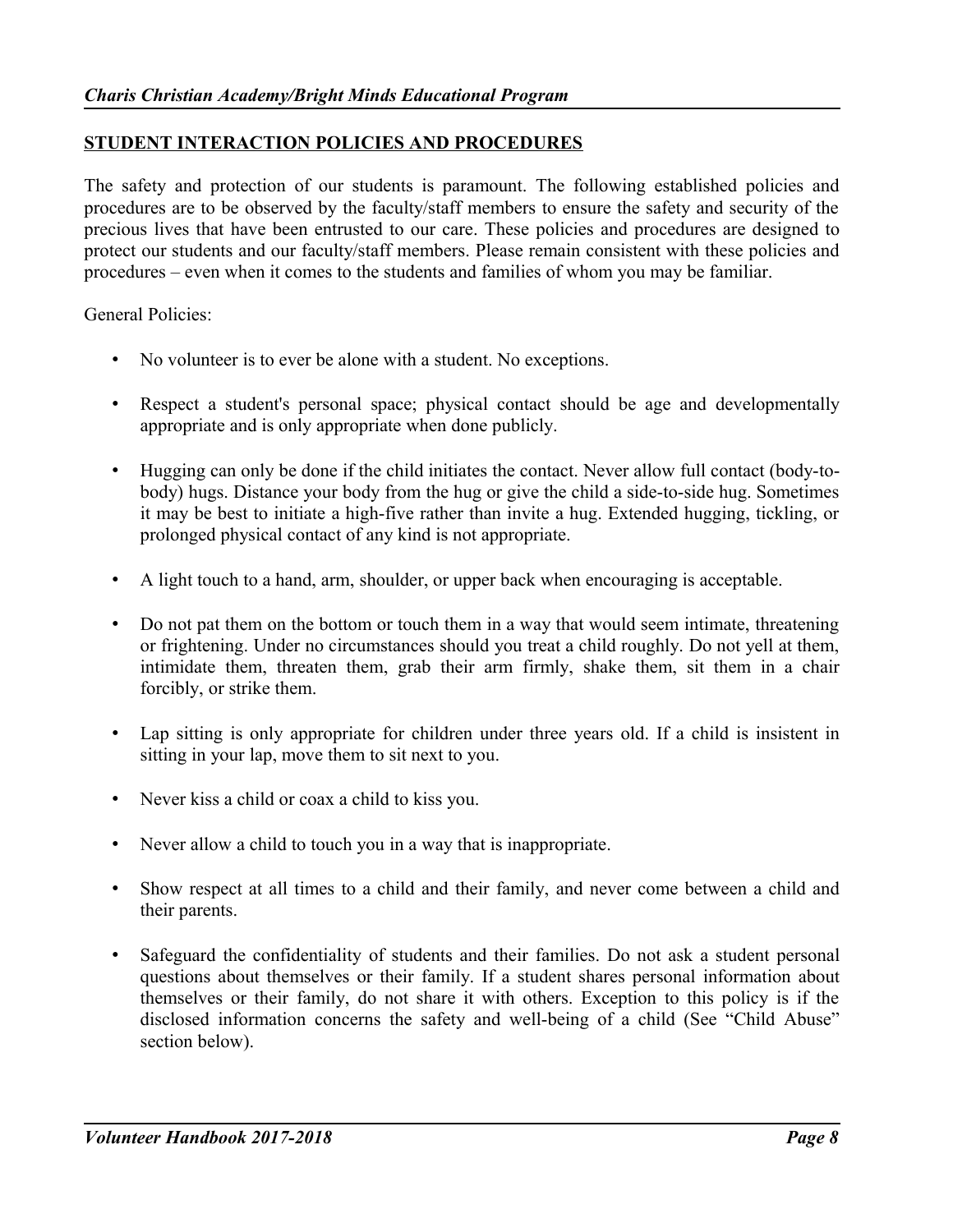Restroom Policy:

- Never allow yourself to be in a restroom alone with a student.
- If a student needs to be escorted to the restroom, take at least one other student along.
- If a younger student needs help with zippers and snaps, help them in the open doorway of the restroom.

Child Abuse:

- Familiarize yourself with the definitions and descriptions of child abuse:
	- Physical Abuse: can be defined as a non-accidental injury, which may include beatings, violent shaking, human bites, strangulation, suffocation, poisoning, or burns. The results may be bruises and welts, broken bones, scars permanent disfigurement, long-lasting psychological damage, serious internal injuries, brain damage or death.
	- Physical/Emotional Neglect: is the failure to provide a child with basic needs including food, clothing, education, shelter, and medical care; also abandonment and inadequate supervision.
	- Sexual Abuse: is constituted through the sexual exploitation of a child by an older person as in rape, incest, fondling of the genitals, exhibitionism or pornography.
	- Emotional Maltreatment: is a pattern of behavior that attacks a child's emotional development and a sense of self worth, such as constant criticizing, belittling, insulting, manipulation. It can also be defined as providing no love, support, or guidance for the child.
- If you suspect that a student is in an unsafe or abusive home environment, or suspect that a student is in danger in any way, or have witnessed a faculty/staff member or another volunteer acting inappropriately toward a student or endangering a student in any way, immediately notify the school Administrator and contact DCFS at 1-800-25-ABUSE. All reports of inappropriate behavior or abuse will be taken seriously, thoroughly investigated, and reported to the proper authorities. Necessary action will be taken to ensure the safety of all students who attend our school.
- Do not interview the student regarding the suspected abuse. This could be considered leading the student.
- Do not discuss the suspected abuse with other faculty/staff members, parents, etc. All information regarding the child should be kept confidential with the school Administrator and the proper authorities.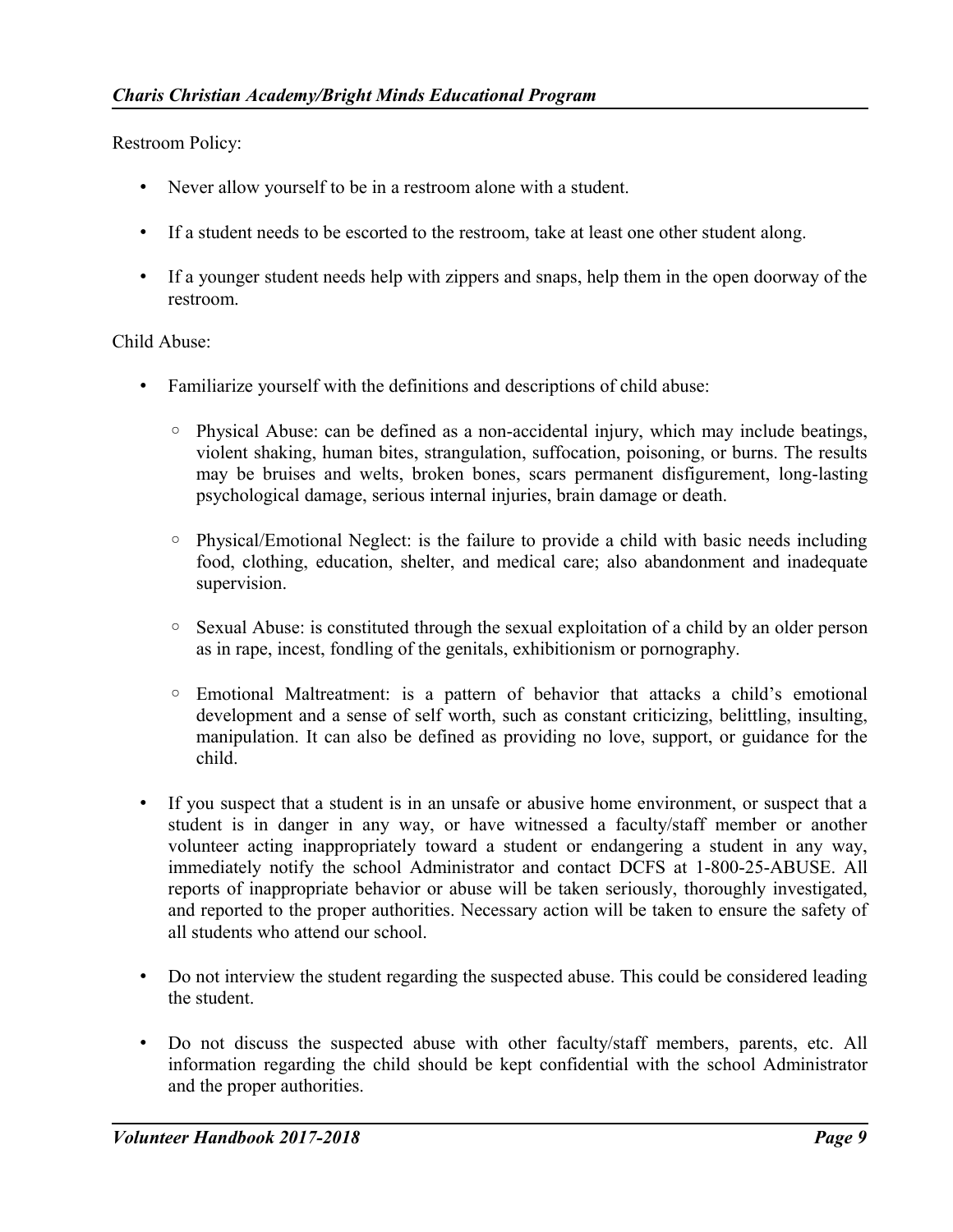We do not encourage or sanction volunteer/student contact outside the structure of the school day, building/grounds, or school-related activities; therefore:

- Do not provide your personal contact information to any student and do not ask for the personal contact information of any student.
- Do not offer or agree to transport any student at any time.
- Do not engage in private tutoring sessions outside of the school building, or days and hours of operation.
- If working one-to-one with a student, always do so in a public area.

# **WHEN INAPPROPRIATE BEHAVIOR OCCURS**

Love and forgiveness is the foundation of discipline. The focus of discipline is to address the attitude of the heart and to promote behavior that is becoming of who we are as God's awesome creation.

Remember: discipline is ultimately the supervising faculty/staff member's responsibility; however, the following guidelines may be observed when inappropriate behavior occurs:

- Follow classroom rules and the supervising faculty/staff member's lead in discipline matters. Only do what the supervising faculty/staff member will allow you to do.
- Expect cooperation and indicate your confidence in the student that good behavior will occur.
- Remain calm and objective; control your own temper.
- Do not embarrass students in front of their peers.
- Speak in private about misbehavior. Avoid power struggles. Never threaten students.
- Do not punish an entire group because of the action(s) of one.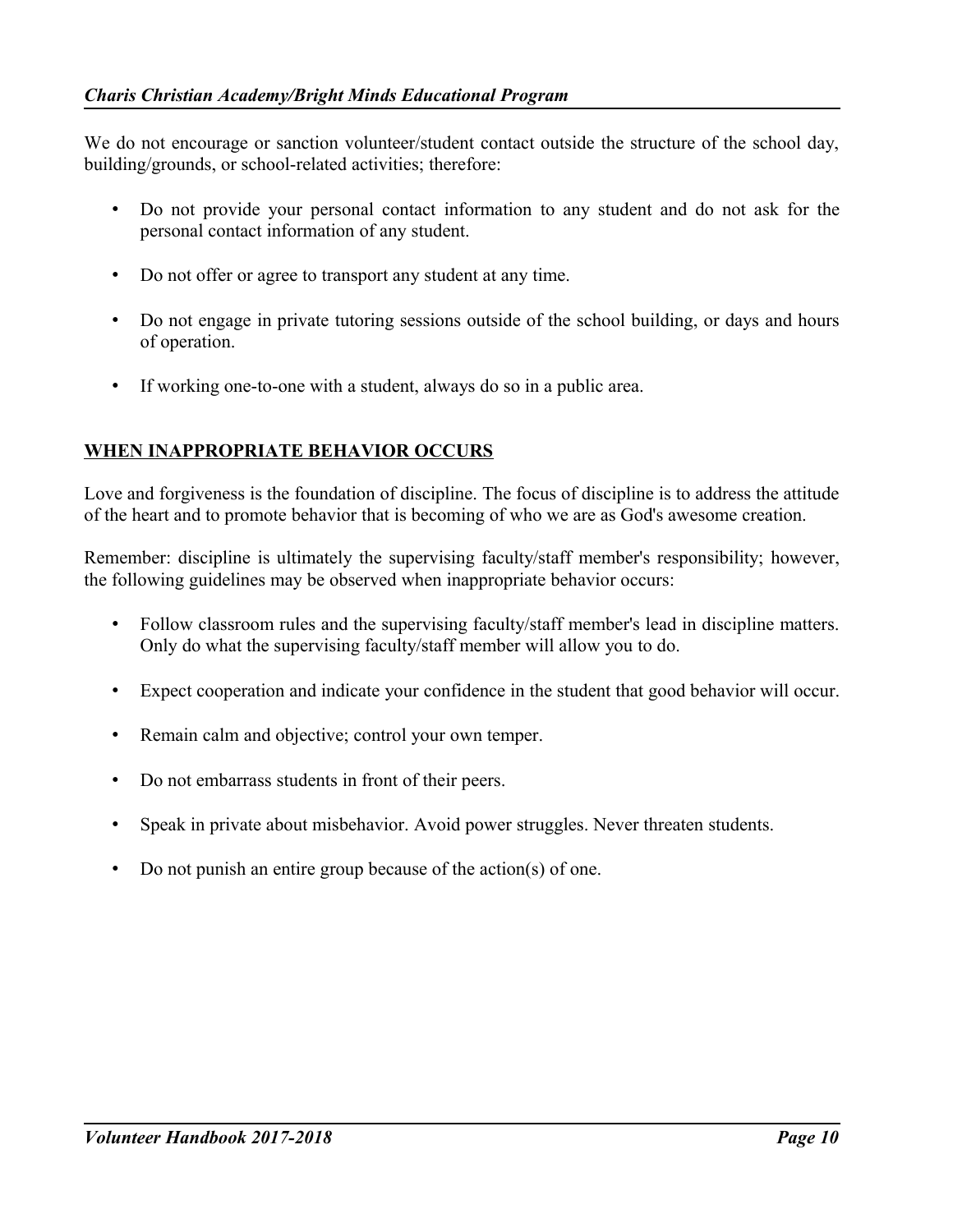## **WHAT YOU SHOULD DO IF...**

**...a student is injured:** No matter how minor the injury, immediately notify the supervising faculty/staff member. Do not attempt to administer first aid.

**...a student becomes ill:** If a student states they are not feeling well, immediately notify the supervising faculty/staff member. Do not administer any form of medication to the student.

**...you are asked to take the class alone:** Because you are not a paid employee, you are not legally permitted to supervise a class alone. If the supervising faculty/staff member must leave the room, arrangements should be made to have a paid faculty/staff member present.

**...someone asks to see a student:** If anyone asks to speak to or take a student, direct that individual to the supervising faculty/staff member. Under no circumstances should you grant such a request.

**...a problem arises with your supervisor:** If you should encounter any type of problem with your role, please discuss it with the school Administrator.

**...someone asks you how a student is doing:** If you are asked questions about a specific student, or if someone inquires as to a student's progress, please direct that individual to schedule an appointment to speak with that student's teacher.

#### **CELLPHONE USE POLICY**

- During school hours, faculty/staff/volunteers shall limit their cellphone to emergency or school use only.
- In some cases, cellphones may be used when important school-related information needs to be immediately (as well as privately/quietly) relayed to faculty/staff/volunteer.
- Taking pictures/videos of students for school use is also acceptable. Faculty/staff/volunteers should take great caution that photographing and video recording students does not impede their ability to supervise the other students in their immediate care or vicinity. (Faculty/staff members must first confirm with the office that a Media Release Form is on file for the students being photographed or recorded.)
- Faculty/staff/volunteers who are on a break and have no students in their immediate care or vicinity may use their cellphone for personal business.
- For safety and security reasons, faculty/staff/volunteers should discourage direct texting from parents/guardians during school hours. All communication between parents/guardians and faculty/staff members and volunteers should be routed through the school office. If a special need requires direct contact, please notify the office of the arrangement.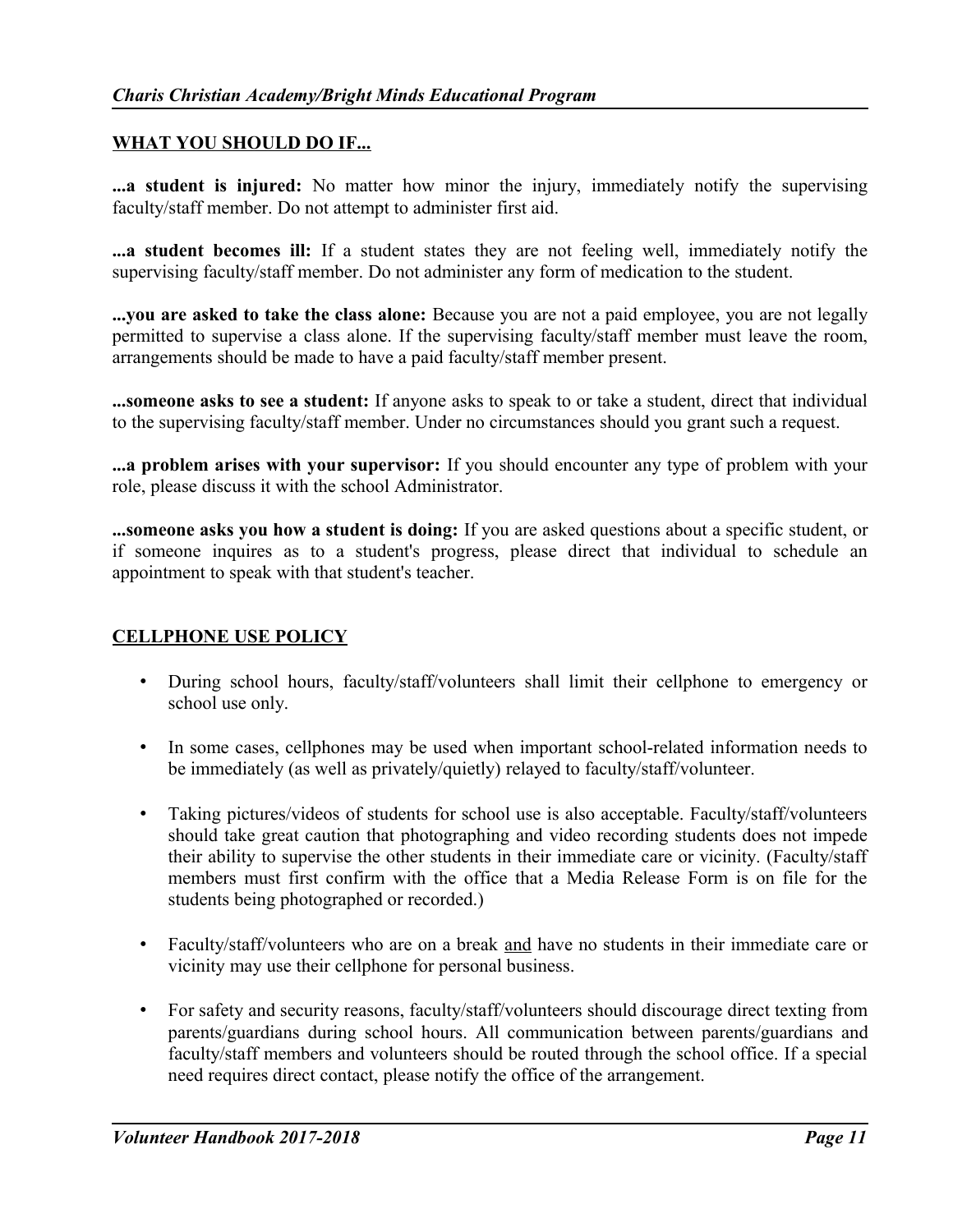#### **COMPREHENSIVE GRIEVANCE POLICY**

These guidelines are to be followed whenever there is a dispute or grievance concerning any aspect of the school's operations, between any two parties connected in a direct way to the school. Disputes are any disagreement that results in broken fellowship or trust between parties, or that disrupts the lines of authority in the school, or which (in the judgment of either disputant) threatens the successful implementation of the school's objectives and goals. Grievances are any concern about any decision made by one authority, where the concern is large enough to appeal the decision beyond that authority to the next level. A humble and respectful demeanor toward all parties involved shall be observed.

- Parents/Student to Faculty: All concerns about the classroom must first be presented to the teacher by the parents or student. If the situation is not resolved, the parents or student (with parents' permission) may bring the concern to the Administrator. If the situation is still not resolved, the parents should appeal the decision by requesting a hearing from the School Board.
- Parents/Patrons to the Administrator: If parents or patrons have a grievance or dispute about the general operation of the school (apart from the operation of the classroom), concerns shall be brought to the Administrator. If the situation is not resolved, the parents/patrons should request a hearing from the School Board. This applies to Board members who are acting in their capacity as parents/patrons, and not as representatives of the Board.
- Faculty/Staff to Administration: All concerns about the standards of the school must first be presented to the Administrator. If the situation is not resolved, the faculty/staff member should appeal to the School Board in writing and request a hearing.

# **WORKING EFFECTIVELY WITH FACULTY/STAFF**

The following tips and information will help you as you work with our faculty/staff:

- Let the faculty/staff know what types of jobs you are interested in doing and what your special skills are so that your talents may be utilized.
- A teacher may rely upon you to prepare and organize to allow themselves more time to spend with students; make sure you know exactly how the teacher wants the job done. If you are unsure, ask the teacher for clear instructions and/or demonstration on how the task is to be performed.
- Be willing to to try new tasks, but only as many as your schedule will allow.
- Be dependable. Come when you say you will come; give plenty of notice when you won't be available for your scheduled time.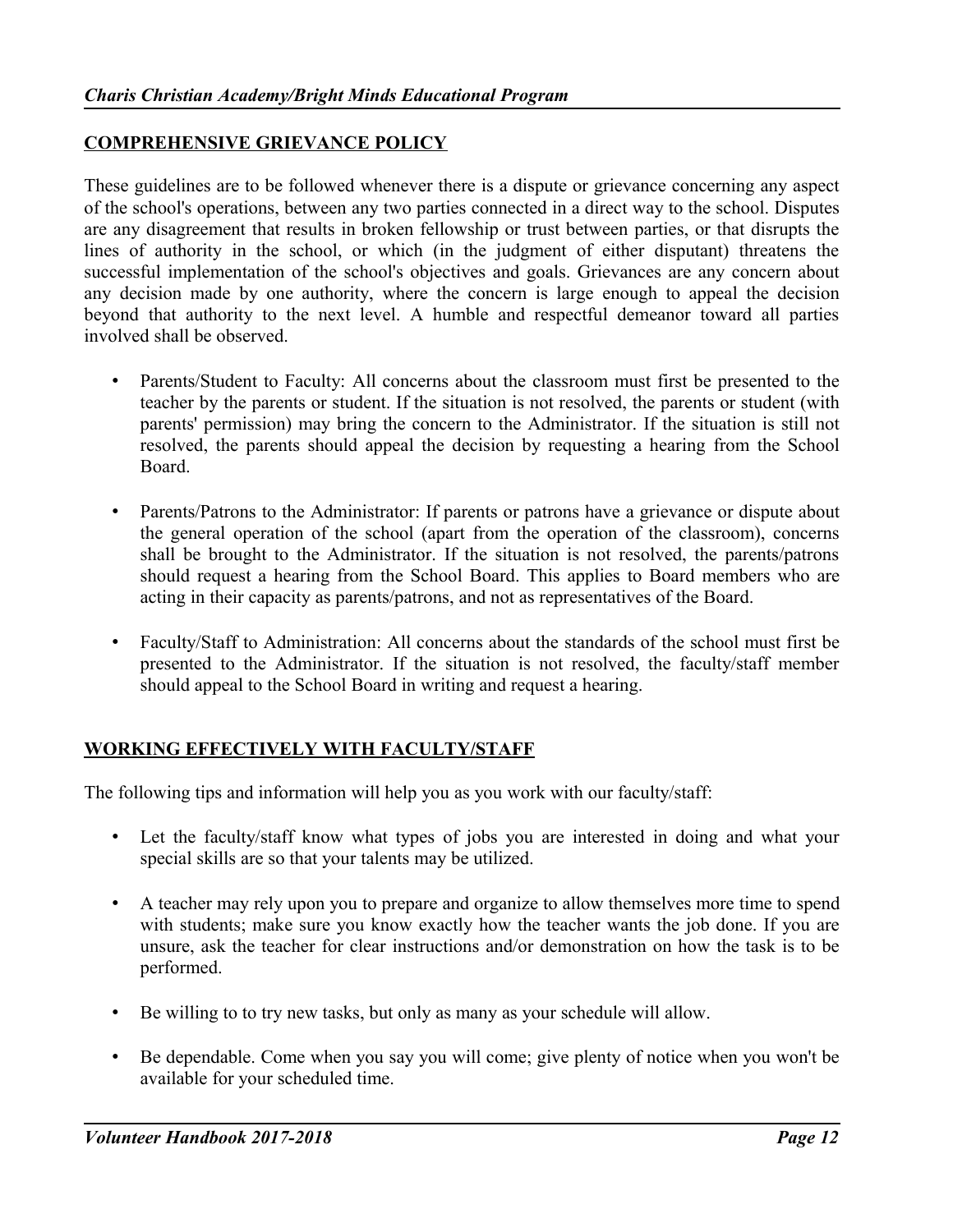# **GENERAL RULES AND POLICIES FOR PLAYGROUND**

- Always close and lock gates after entering or exiting the playground.
- On hot days, make sure students have immediate access to water bottles or a water jug/cups.
- There must be a minimum of two monitors present on the playground during recess, one of which must be a faculty/staff member.
- Monitors must not visit with one another while students are present on the playground.
- Monitors must position themselves on the playground so that all corners of the playground are being observed. (It is recommended that one monitor attend the wooden climber at the top of the hill while the other monitor attend the rock climber at the bottom of the hill.)
- Climbers:
	- No more than four (4) students may climb on the rock climber.
	- Students under five (5) years old are not allowed on the wooden climber.
	- Students may not climb up the slides.
	- Students may not jump off of climbers.
	- Toys or balls are not permitted on either climber.
- Swings:
	- Students must swing forward and back; side-to-side motion is prohibited.
	- Students must only swing with their bottoms in the seats; standing or laying on their stomach is prohibited.
	- Students may not be allowed to twist the swings.
	- Only students who can use the jumper independently may use it.
- Students may not climb the fence.
- Students may not climb the balcony.
- Be mindful that other classes may be in progress during recess; screaming excessively, standing in front of windows and doors, knocking on windows and doors, etc. is prohibited.
- Immediately report broken/unsafe toys/equipment to faculty/staff.
- Pickup toys and balls at the end of each day.